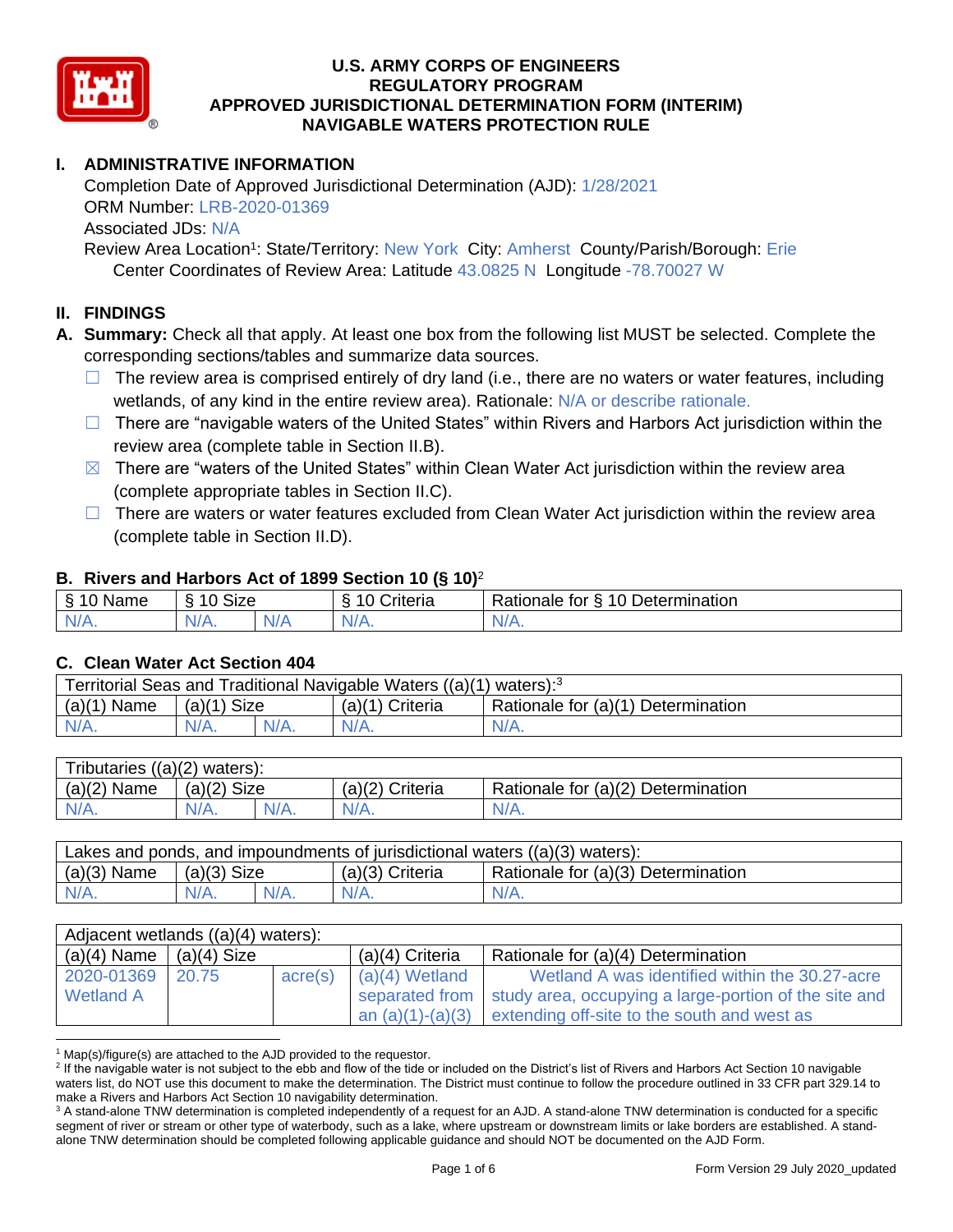

| Adjacent wetlands ((a)(4) waters): |               |  |                                                                                                                                                                                                     |                                                                                                                                                                                                                                                                                                                                                                                                                                                                                                                                                                                                                                                                                                                                                                                                                                                                                                                                                                                                                                                                                                                                                                                                                                                                                                                                                                                                                                                                                                                                                                                                                                                                                                                                                                                                                                                                                                                                                                                                                                                                                                                                                                                                                                                                                                                                                                                                                                                                                                                                                                                                               |  |  |  |
|------------------------------------|---------------|--|-----------------------------------------------------------------------------------------------------------------------------------------------------------------------------------------------------|---------------------------------------------------------------------------------------------------------------------------------------------------------------------------------------------------------------------------------------------------------------------------------------------------------------------------------------------------------------------------------------------------------------------------------------------------------------------------------------------------------------------------------------------------------------------------------------------------------------------------------------------------------------------------------------------------------------------------------------------------------------------------------------------------------------------------------------------------------------------------------------------------------------------------------------------------------------------------------------------------------------------------------------------------------------------------------------------------------------------------------------------------------------------------------------------------------------------------------------------------------------------------------------------------------------------------------------------------------------------------------------------------------------------------------------------------------------------------------------------------------------------------------------------------------------------------------------------------------------------------------------------------------------------------------------------------------------------------------------------------------------------------------------------------------------------------------------------------------------------------------------------------------------------------------------------------------------------------------------------------------------------------------------------------------------------------------------------------------------------------------------------------------------------------------------------------------------------------------------------------------------------------------------------------------------------------------------------------------------------------------------------------------------------------------------------------------------------------------------------------------------------------------------------------------------------------------------------------------------|--|--|--|
| $(a)(4)$ Name                      | $(a)(4)$ Size |  | (a)(4) Criteria                                                                                                                                                                                     | Rationale for (a)(4) Determination                                                                                                                                                                                                                                                                                                                                                                                                                                                                                                                                                                                                                                                                                                                                                                                                                                                                                                                                                                                                                                                                                                                                                                                                                                                                                                                                                                                                                                                                                                                                                                                                                                                                                                                                                                                                                                                                                                                                                                                                                                                                                                                                                                                                                                                                                                                                                                                                                                                                                                                                                                            |  |  |  |
|                                    |               |  | water only by<br>an artificial<br>structure<br>allowing a<br>direct<br>hydrologic<br>surface<br>connection<br>between the<br>wetland and<br>the $(a)(1)$ -<br>$(a)(3)$ water, in<br>a typical year. | determined from on-site observations of hydrology<br>and hydrophytic vegetation during the 21OCT2020<br>Corps site inspection and as recorded on sheet 3 of<br>3 (W1-85 and W1-86). The wetland meets the three<br>criteria defining it as wetland, as described in the<br>"Wetland and Waterbodies Delineation Report for<br>5600 Millersport Highway and 4525 Tonawanda<br>Creek Road, in the Town of Amherst, New York for<br>Arista Development," dated October 8, 2020 and<br>prepared by Earth Dimensions, Inc.<br>Wetland A does not abut, nor does it receive flood<br>waters from an $(a)(1)$ , $(a)(2)$ , or $(a)(3)$ water.<br>Wetland A is not naturally separated from an<br>$(a)(1), (a)(2), or (a)(3)$ water.<br>Wetland A is separated from an (a)(2) water by an<br>artificial structure, an upland barrier that parallels the<br>west side of the study area, that allows for a direct<br>hydrologic surface connection between the wetland<br>and the (a)(2) water, in a typical year. This upland<br>barrier separating the wetland from the $(a)(2)$ water<br>is manmade, in which material from the $(a)(2)$ water<br>was historically sidecast and spread along the<br>eastern bank and is regularly maintained through<br>mowing. Throughout this maintained upland area<br>(barrier) there are low spots that have 8 to 12-inch<br>culverts installed in them connecting the wetland to<br>the tributary. These culverts are in at least three low<br>areas within the artificial barrier and appear to be<br>where old agricultural furrows extend through the<br>wetland to the east, as observed during the<br>21OCT2020 Corps site inspection. A couple of the<br>culverts did not show much evidence of flow through<br>them, but one did have a well-defined silt marking<br>within it and minimal standing water on the wetland<br>end of the culvert.<br>The (a)(2) water on the west side of the study<br>area is a maintained unnamed stream that was<br>channelized and ditched historically, is located just<br>outside of the study area and is separated by a<br>maintained (mowed) upland area. The water from<br>the tributary is mapped as a drainage way on the<br>Erie County Soil Survey dated 1978. Based on in-<br>office resources listed in item III of this form and due<br>to the linear nature of this tributary, the unnamed<br>tributary was likely a manmade ditch channelizing a<br>portion of a tributary towards the south of the<br>property (where Millersport Highway now exists) to<br>drain wetlands for agriculture. The tributary is visible |  |  |  |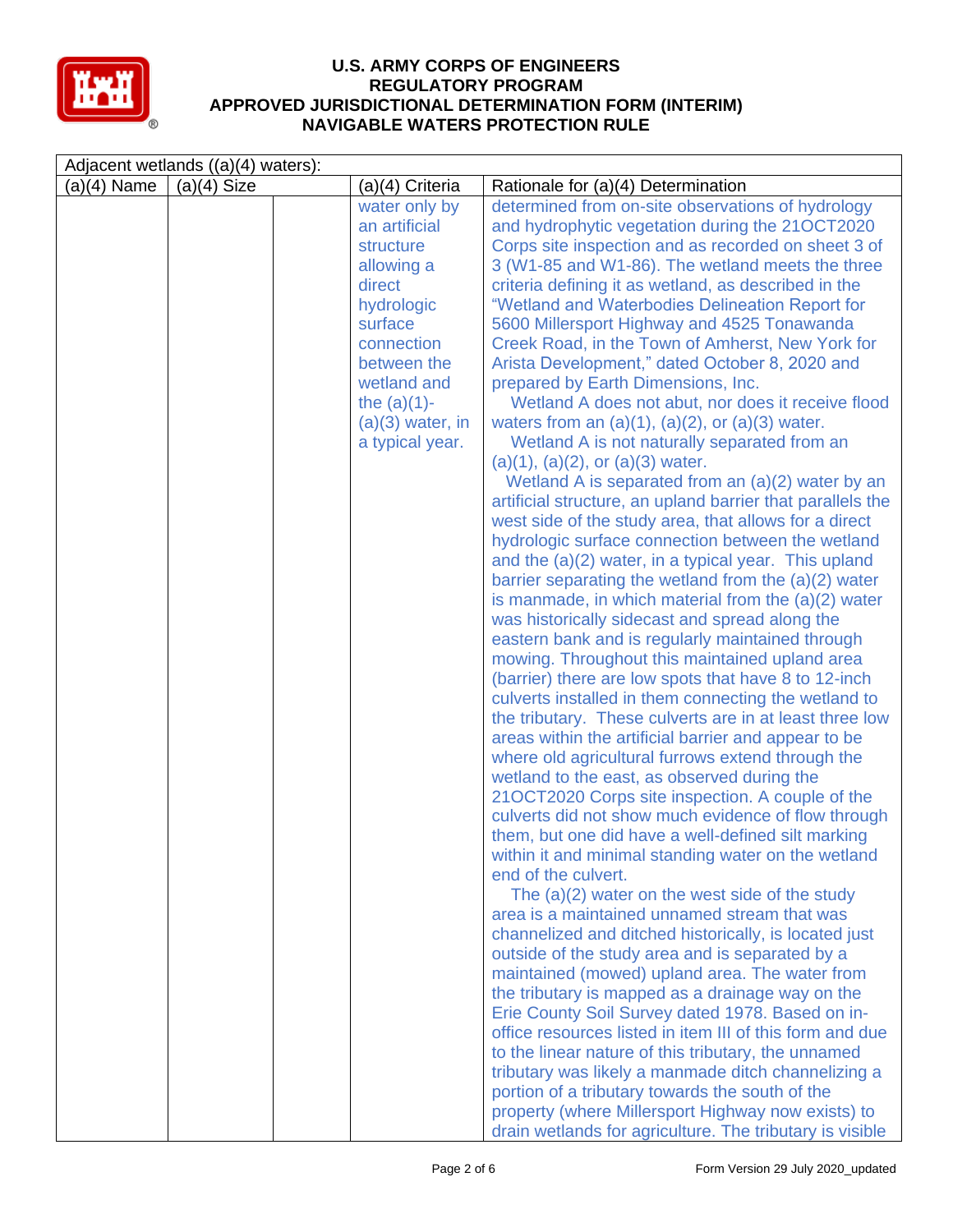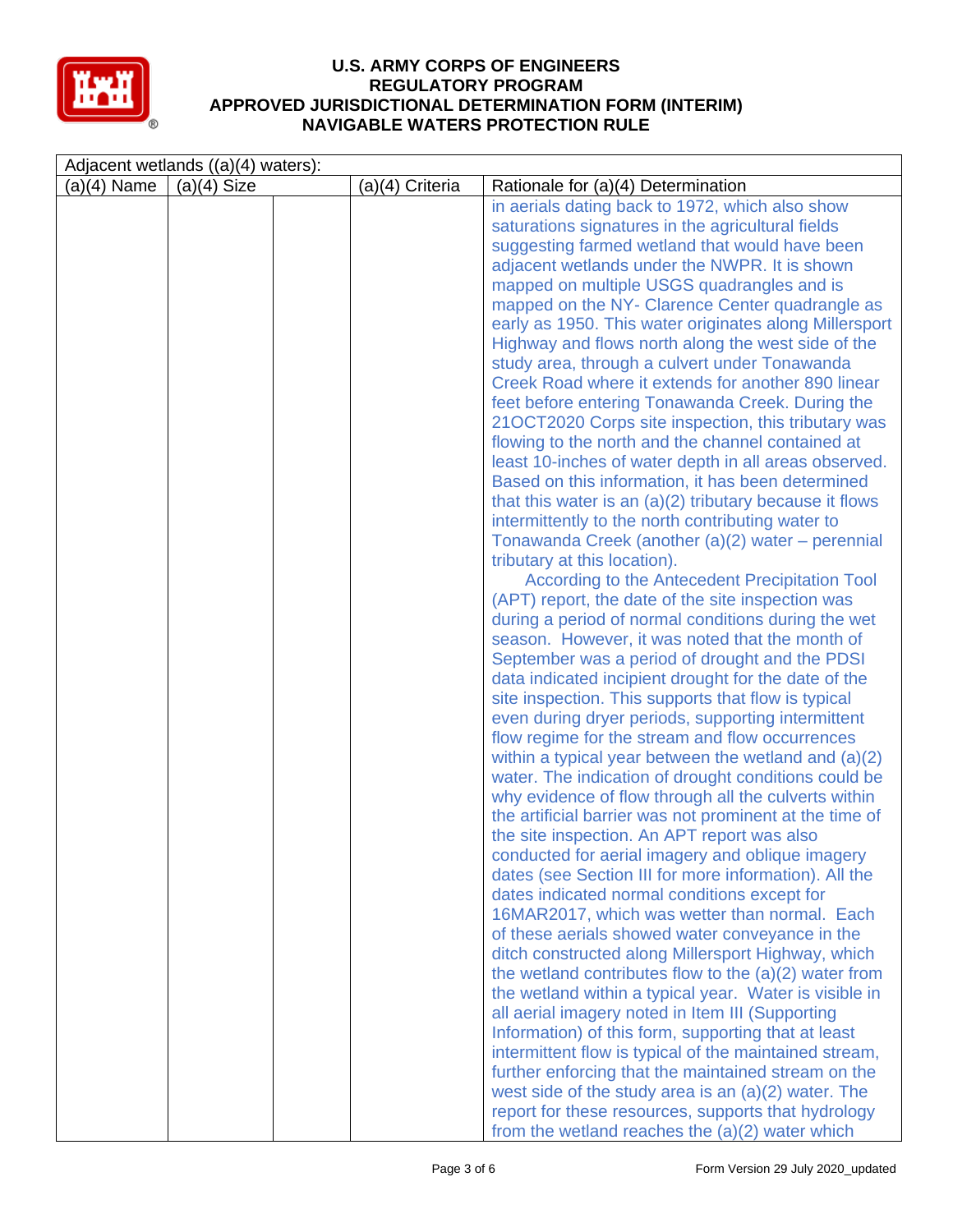

|               | Adjacent wetlands ((a)(4) waters): |  |                 |                                                                                                                                                                                                                                                                                                                                                                                                                                                                                           |  |  |  |  |  |
|---------------|------------------------------------|--|-----------------|-------------------------------------------------------------------------------------------------------------------------------------------------------------------------------------------------------------------------------------------------------------------------------------------------------------------------------------------------------------------------------------------------------------------------------------------------------------------------------------------|--|--|--|--|--|
| $(a)(4)$ Name | $(a)(4)$ Size                      |  | (a)(4) Criteria | Rationale for (a)(4) Determination                                                                                                                                                                                                                                                                                                                                                                                                                                                        |  |  |  |  |  |
|               |                                    |  |                 | contributes at least intermittent flow from the<br>wetland, which is conveyed via a direct hydrologic<br>connection to the $(a)(2)$ tributary located on the west<br>side of the study area.<br>Based on the above information, it has been<br>determined that the wetland is an $(a)(4)$ wetland that<br>has a direct hydrologic surface connection between<br>the wetland and the (a)(2) unnamed tributary,<br>contributing flow to an (a)(2) water at least once in a<br>typical year. |  |  |  |  |  |

## **D. Excluded Waters or Features**

| $(b)(12))$ : <sup>4</sup><br>((b)(1))<br>Excluded<br>waters<br>$\overline{\phantom{0}}$ |           |         |                                                                 |      |  |  |  |  |
|-----------------------------------------------------------------------------------------|-----------|---------|-----------------------------------------------------------------|------|--|--|--|--|
| Exclusion<br>Name                                                                       | Exclusion | Size    | Rationale for Exclusion Determination<br>Exclusion <sup>5</sup> |      |  |  |  |  |
| IN/A.                                                                                   | N/A.      | $N/A$ . | $N/A$ .                                                         | N/A. |  |  |  |  |

## **III. SUPPORTING INFORMATION**

**A. Select/enter all resources** that were used to aid in this determination and attach data/maps to this document and/or references/citations in the administrative record, as appropriate.

 $\boxtimes$  Information submitted by, or on behalf of, the applicant/consultant: "Wetland and Waterbodies Delineation Report for 5600 Millersport Highway and 4525 Tonawanda Creek Road, in the Town of Amherst, New York for Arista Development," dated October 8, 2020 and prepared by Earth Dimensions, Inc.

This information is not sufficient for purposes of this AJD.

Rationale: Based on a review of the submitted report, it recommended that the wetland was nonjurisdictional citing that it lacked a direct surface connection from the wetland to any (a)(2) waters. However, as described on this form, it has been determined that the wetland does have a direct surface water connection to an (a)(2) water that contributes water within a typical year, and is therefore an (a)(4) wetland.

- $\Box$  Data sheets prepared by the Corps: Title(s) and/or date(s).
- $\boxtimes$  Photographs: Aerial and Other: Aerial imagery from Google Earth Pro, dates 3MAY2009,

5OCT2011, 16MAR2017, 22SEP2018. Oblique Imagery from Connect Explorer (https://explorer.pictometry.com), dates – 16APR2016 and 25APR2020. Erie County historic aerials – 1927. Historicaerials.com - 1972.

- ☒ Corps site visit(s) conducted on: 21OCT2020.
- $\Box$  Previous Jurisdictional Determinations (AJDs or PJDs): ORM Number(s) and date(s).
- ☒ Antecedent Precipitation Tool: *provide detailed discussion in Section III.B*.
- ☒ USDA NRCS Soil Survey: https://websoilsurvey.sc.egov.usda.gov/App/WebSoilSurvey.aspx accessed on 23DEC2020.

<sup>4</sup> Some excluded waters, such as (b)(2) and (b)(4), may not be specifically identified on the AJD form unless a requestor specifically asks a Corps district to do so. Corps districts may, in case-by-case instances, choose to identify some or all of these waters within the review area.  $5$  Because of the broad nature of the (b)(1) exclusion and in an effort to collect data on specific types of waters that would be covered by the (b)(1)

exclusion, four sub-categories of (b)(1) exclusions were administratively created for the purposes of the AJD Form. These four sub-categories are not new exclusions, but are simply administrative distinctions and remain (b)(1) exclusions as defined by the NWPR.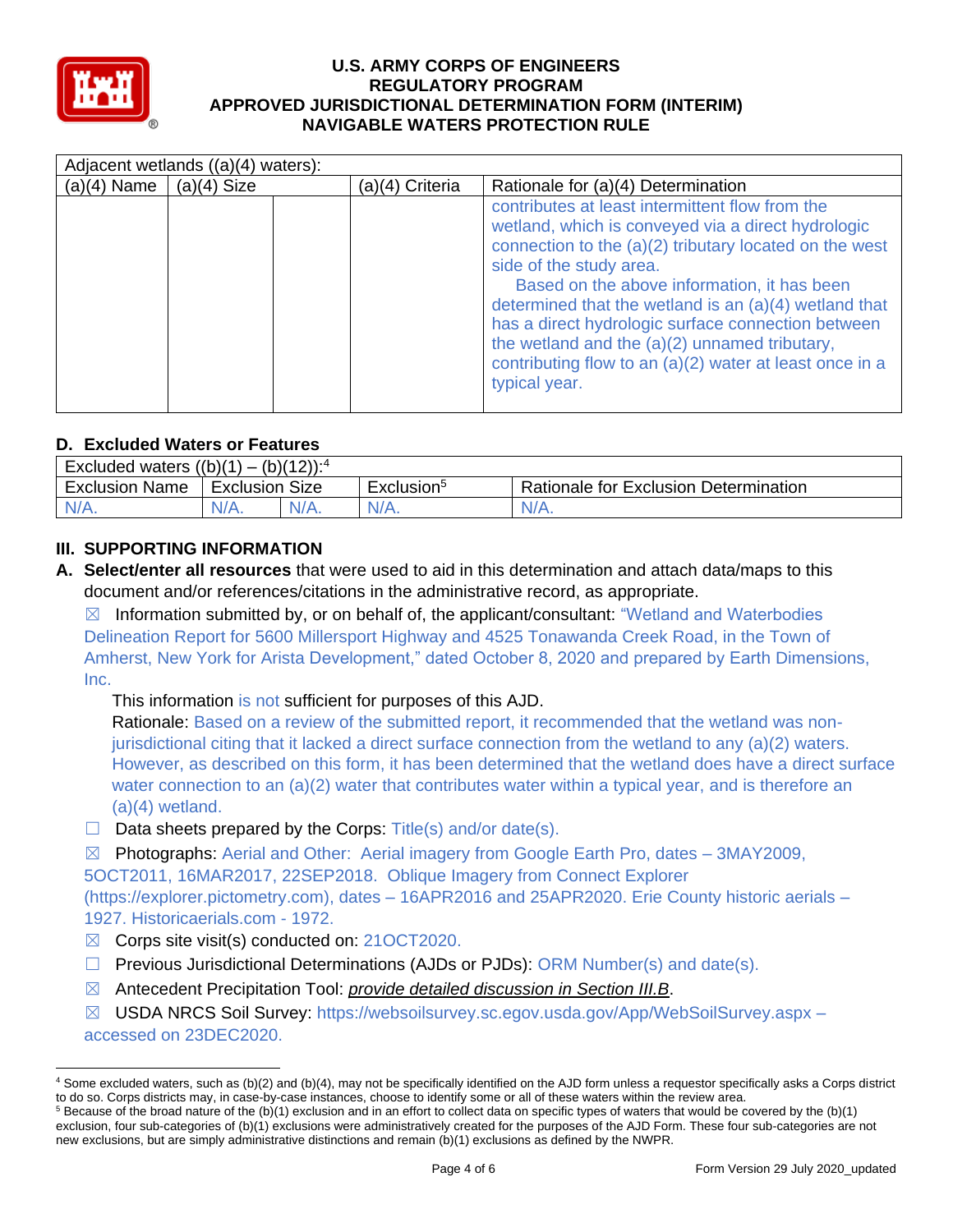

☒ USFWS NWI maps: https://fwsprimary.wim.usgs.gov/wetlands/apps/wetlands-mapper/ - accessed 23DEC2020.

☒ USGS topographic maps: https://livingatlas.arcgis.com/topoexplorer/index.html – accessed 23DEC2020. Reviewed USGS topographics from 1950, 1965, and 1980 (Quad:NY – Clarence Center).

## **Other data sources used to aid in this determination:**

| Data Source (select) | Name and/or date and other relevant information                              |
|----------------------|------------------------------------------------------------------------------|
| <b>USGS Sources</b>  | StreamStats Application - https://streamstats.usgs.gov/ss/                   |
| <b>USDA Sources</b>  | $N/A$ .                                                                      |
| <b>NOAA Sources</b>  | $N/A$ .                                                                      |
| <b>USACE Sources</b> | $N/A$ .                                                                      |
| State/Local/Tribal   | $N/A$ .                                                                      |
| <b>Sources</b>       |                                                                              |
| <b>Other Sources</b> | Erie County, NY GIS -                                                        |
|                      | https://gis.erie.gov/Html5Viewer/index.html?viewer=ErieCountyNY.HTML5_2_11_0 |

**B. Typical year assessment(s):** APT evaluates normal precipitation conditions based on the three 30-day periods preceding the observation date. For each period, a weighted condition value is assigned by determining whether the 30-day precipitation total falls within, above, or below the 70th and 30th percentiles for totals from the same date range over the preceding 30 years. The APT then makes a determination of "normal," "wetter than normal," or "drier than normal" based on the condition value sum. The APT also displays results generated via the Palmer Drought Severity Index (PDSI) and the University of Delaware WebWIMP.,

|           |  |  |                                                                                     |  | Latitude Longitude Date PDSI Value PDSI Class Season ARC Score Antecedent Precip |
|-----------|--|--|-------------------------------------------------------------------------------------|--|----------------------------------------------------------------------------------|
| Condition |  |  |                                                                                     |  |                                                                                  |
|           |  |  | 43.0825 -78.70027 4/25/2020 -0.16 Normal Wet Season 13 Normal Conditions            |  |                                                                                  |
|           |  |  | 43.0825 -78.70027 4/16/2016 -0.83 Incipient drought Wet Season 14 Normal Conditions |  |                                                                                  |
|           |  |  | 43.0825 -78.70027 3/16/2017 1.22 Mild wetness Wet Season 15 Wetter than Normal      |  |                                                                                  |
|           |  |  | 43.0825 -78.70027 9/22/2018 0.78 Incipient wetness Dry Season 11 Normal Conditions  |  |                                                                                  |
|           |  |  | 43.0825 -78.70027 10/5/2011 3.41 Severe wetness Wet Season 14 Normal Conditions     |  |                                                                                  |
|           |  |  | 43.0825 -78.70027 5/3/2009 2.3 Moderate wetness Dry Season 14 Normal Conditions     |  |                                                                                  |
|           |  |  | 43.0825 -78.70027 10/21/2020 Incipient Drought Wet Season 11 Normal Conditions      |  |                                                                                  |

The APT report was conducted at single point coordinates for the study area for the date of the site inspection, and for the dates of the aerial and oblique imagery identified in Section III above, excluding the historic aerials that did not have specific dates, just years.

 The report indicated at the time of the site inspection (21OCT2020), the area had normal conditions during the wet season though the PDSI value indicated incipient drought. The data for 21OCT2020 also indicated that during September the area was in a period of drought. This supports that water flowing observations made at the time of the site inspection was at least intermittent flow and would occur through a typical year.

 All of the aerial and oblique imagery noted in Section III of this form (above) showed water presence in the unnamed ditch located outside of the study area to the west and the ditch along Millersport Highway to the south of the study area. For all of the aerial and oblique imagery dates, the APT report indicated normal conditions with the exception of 16MAR2017. Most of these resources were during the wet season, but the